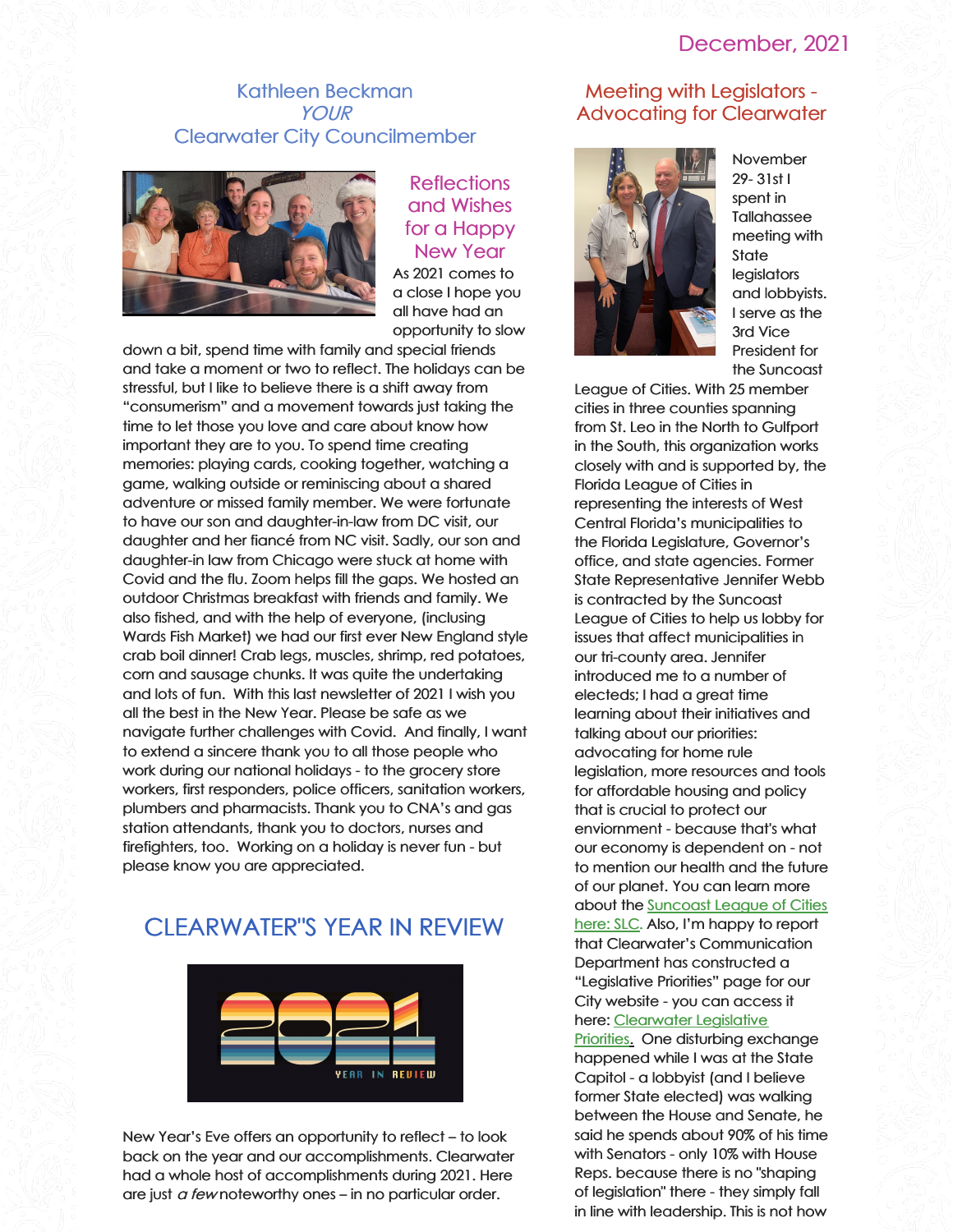Greenprint 2.0, our updated sustainability plan, was passed and we have begun to take steps to realize some of the many measurable goals it outlines. Check it out here: [Greenprint](https://www.myclearwater.com/government/city-departments/greenprint-clearwater-s-sustainability-plan) 2.0.

The Council approved two affordable housing [developments](https://www.myclearwaterparks.com/facilities/facilities-amenities-locator/crest-lake-park) in downtown Clearwater – one at 1250 Cleveland St. and one on [Franklin](https://www.tampabay.com/news/clearwater/2021/12/03/clearwater-council-advances-affordable-housing-project-downtown/) St.

· Clearwater police officers were outfitted with bodyworn-cameras.

Imagine Clearwater officially "broke ground" and construction is well underway – even vertical construction has begun! Check the 24 hr. [webcam](https://www.myclearwater.com/residents/imagine-clearwater-new) here.

The proposal of a North Greenwood CRA continues to move forward with findings of necessity and approval from both the City and the County.

Improvements on Cleveland St. and the East Gateway are underway.

Clearwater raised the Rainbow Flag for the very first time in June in honor of Gay Pride Month! I hope we can have a ceremony or recognition as we raise the flag in 2022.

We celebrated the grand opening of the newly designed [Crest](https://www.myclearwaterparks.com/facilities/facilities-amenities-locator/crest-lake-park) Lake Park.

We finalized the indefinite/permanent closing of the 400 and 500 block of Cleveland St. for open air seating and entertainment.

The Council listened to a presentation from Dr. Scott Paine, of the Florida League of Cities, on Ranked Choice Voting and considered placing it on a March ballot.

The City solicited, reviewed and ultimately rejected proposals (fromRFP's) for the Bluff Properties.

The City hosted a "Building Better Neighborhoods" series on home gardening and Florida friendly landscapes. Learn more here: **Building Better** [Neighborhoods.](https://www.myclearwater.com/news-info/sustainability-resiliency/sustainability-news-accomplishments/building-better-neighborhoods)

The City passed its first "Chicken Ordinance" which allows for up to four hens at a single family home. Learn more about specific [requirements](https://www.myclearwater.com/home/showpublisheddocument/9871/637604639608270000) here: Chicken Ordinance.

Th[e](https://www.homesforpinellas.org/compact/) City signed onto the Pinellas County Housing Compact – I'm [determined](https://www.homesforpinellas.org/compact/) that this be a "front and center" document; it does not belong on a shelf.

We mourned the sudden and heartbreaking death of our City Manager, William Horne.

We also bid a fond farewell to our City Attorney, Pam Akin as she begins to enjoy her much earned retirement; relaxation and traveling are at the top of her list.

The City received half of its Federal ARPA (American Rescue Plan Act) funds \$11.2 million. We have not spent this money yet and will receive the other half in 2022.

The City decided to adopt the **Park [Mobile](https://www.myclearwater.com/government/city-departments/parking/parkmobile-resident-discount-program) App** for parking within the City and for deep discounts for Clearwater residents.

The City installed underground trash receptacles on the beach that will reduce litter and will reduce the number of sanitation truck trips.

The City hired a new City Manager, Mr. Jon Jennings, who began his tenure in November.

We also hired a new City Attorney, Mr. David Margolis who began his tenure in October.

The City began work on our [Strategic](https://www.myclearwater.com/government/city-departments/public-communications/documents-and-publications/20-year-strategic-vision) Plan and our [Comprehensive](https://www.myclearwater.com/government/city-departments/planning-development/divisions-/development-review-zoning/comprehensive-plan) Plan; this will continue in 2022.

democracy is supposed to work. We need to urge our State electeds to represent us and our unique needs here in Pinellas and to vote their heart and conscience - not simply to do as they are told.



Please note: I am thrilled that you have taken the time to read my newsletter, and one

of the reasons I compose it and send it out is to receive feedback from you. However, please be aware that any communication you do with me related to the newsletter is public record.

Here is a link toMy [Clearwater](https://www.myclearwater.com/government/city-departments/public-communications/documents-and-publications/myclearwater-magazine) Magazine.

#### [UPCOMING](http://clearwater.granicus.com/ViewPublisher.php?view_id=50) CITY MEETINGS

Click on the link above to access City meetings, agendas and attached documents.

The City of Clearwater has many volunteer opportunities. Here is a link to our website. Find out how you can make a [difference:](https://www.myclearwater.com/residents/volunteer) Volunteers Needed

# WE HAVE AN ELECTION COMING UP!

We have an election coming up! Voters will be voting on two City Council seats – this is Democracy in action. Be sure to check your voter registration; you'll want to SIGN UP TO VOTE BY MAIL. THERE WILL BE NO IN-PERSON EARLY VOTING for Clearwater's City Council elections on March 15, 2022. You either vote by mail or vote on March 15. Check your voter registration and request a mail ballot here: [Votepinellas.com.](http://votepinellas.com/)